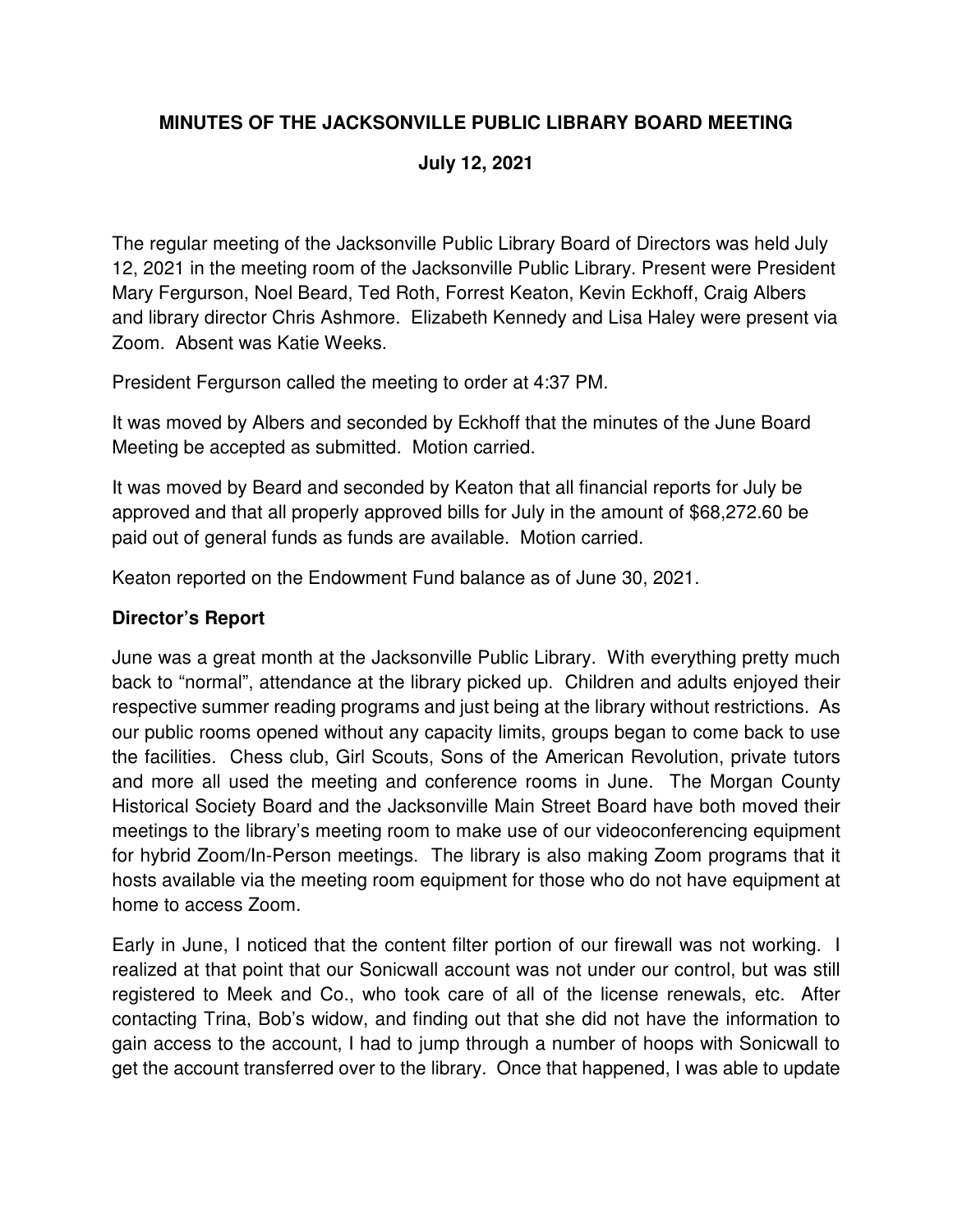several expired licenses, including the content filter, which expired in April. Everything seems to be running smoothly now.

Many different tasks kept me busy in June. We had several memorial book donations and many thank you notes needed to be written for those and other memorial contributions. I selected all of the books for the 2021-2022 Book Club. The group seems very happy with the selections, and we will hopefully pick up some new members as we gather in person this fall.

I also decided to start the "Music Under the Dome" concert series once again. I am booking performers for five to six concerts between September 2021 and May 2022. My goal is to have everything booked and a schedule out by late August/early September. Other tasks keeping me busy in June included collection development, Facebook and Website maintenance and maintaining the day-to-day operations of the library.

The library continued to have a presence at both the Downtown Concert Series and the Lincoln Square Farmer's market. The children love the activities on concert nights, and we have signed up a number of new patron's for library cards at both settings. Additionally, people just stop to talk about the library, and we give them brochures or fliers about our events and services.

On Monday June 28, Cindy Boehlke informed me that she had accepted the job as director of the Prairie Skies Public Library District (Ashland and Pleasant Plains). We talked about it, and Cindy was very torn. She has really enjoyed her fourteen years here at the Jacksonville Public Library but was looking for a different type of challenge. I wish her nothing but the best.

If there is a good time to leave an important position like Youth Services Librarian, it would be now. Cindy is going to work here through the end of July and finish off Summer Reading. Traditionally, the month or two immediately following Summer Reading are the slowest time of the year for Youth Services. I feel confident that we can cover Youth Services with our current staff until the best replacement is found. I have placed ads on both the RAILS and Heartland library system's web sites and in the Jacksonville Journal-Courier. This should catch any librarians looking for a change of scenery and local people that may be qualified for a new career. I have had one very promising interview already.

### **Adult Services**

The Adult Services department had a great June. Sarah had thirteen formal technology appointments and helped patrons with other daily technology questions. Sarah has been working with a volunteer who is finishing a digitization project of the Jacksonville High School yearbook collection and is doing very well. Cindy and Sarah worked together to get the Youth Services programs uploaded onto Facebook. Sarah spent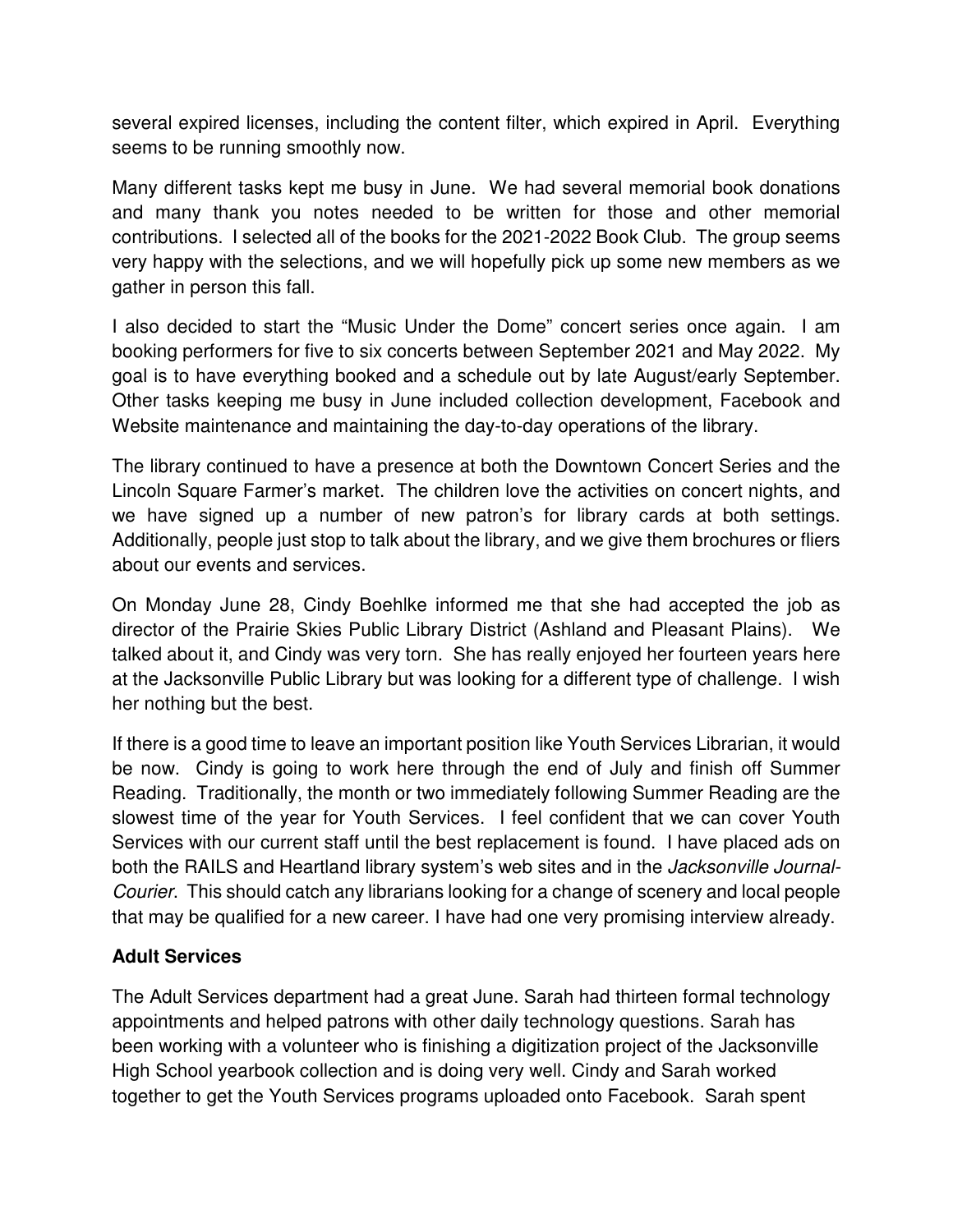time researching and promoting events and library services using social media, sending items to local media outlets, interviewing with the local radio station and more. She also worked on research projects with patrons relating to local history and genealogy and helped with other daily reference questions. She updated the blog, social media and website as time permitted. Sarah continued weeding books to create room on the shelves upstairs.

Sarah had six live virtual events in June. Four events were a continuation of a six-week exercise class called Ageless Grace. Based on feedback, the patrons who came to the classes really seemed to enjoy it as a way to get some light exercise. Sarah also had a live program on Zoom called "The Museum of Bad Art 101 (MOBA)" in which the curators from MOBA shared some of their 'bad art' pieces from the collection. It was incredibly entertaining and there was a good crowd in attendance. Last but not least, Sarah held a community book discussion on Zoom towards the end of the month. The discussion was the culmination of the American Library Association grant that was awarded earlier in the year. Forty-Two patrons logged on to discuss Evicted: Poverty and Profit in the American City by Matthew Desmond. The discussion was led by guest moderators, Alan Bradish and Dr. Jackie Tabor. Participants offered engaging feedback and communicated about solutions to the issues of poverty and homelessness in our community. It was great for the library to provide a platform for so many to discuss some of the issues facing this area; Sarah heard back from a sizable group of attendees who would like to see the library continue these types of discussions.

Sarah also researched items to purchase for the collection and placed book and AV orders as needed. She also put up a new display of materials. Sarah attended an advanced Zoom training class to continue to learn more about the changing environment of programming in libraries. Last but not least, Sarah spent time publicizing upcoming summer reading events.

### **Interlibrary Loan/Holds**

In June, there were 813 items borrowed from other libraries; 834 items lent to other libraries; and 1,528 reciprocal circulations.

### **Circulation Services**

Both the Adult Summer Reading Program and the Children's Books on Wheels Program got underway in June. Many patrons signed up for the Adult Summer Reading Program and enjoyed picking up a prize after reading five books. Bridget visited each of the Books on Wheels stops each Friday in June, except one Friday when it poured down rain all day. She picked up new children each Friday that she went out. Bridget takes a page with her each Friday to help with all of the kids she is attracting.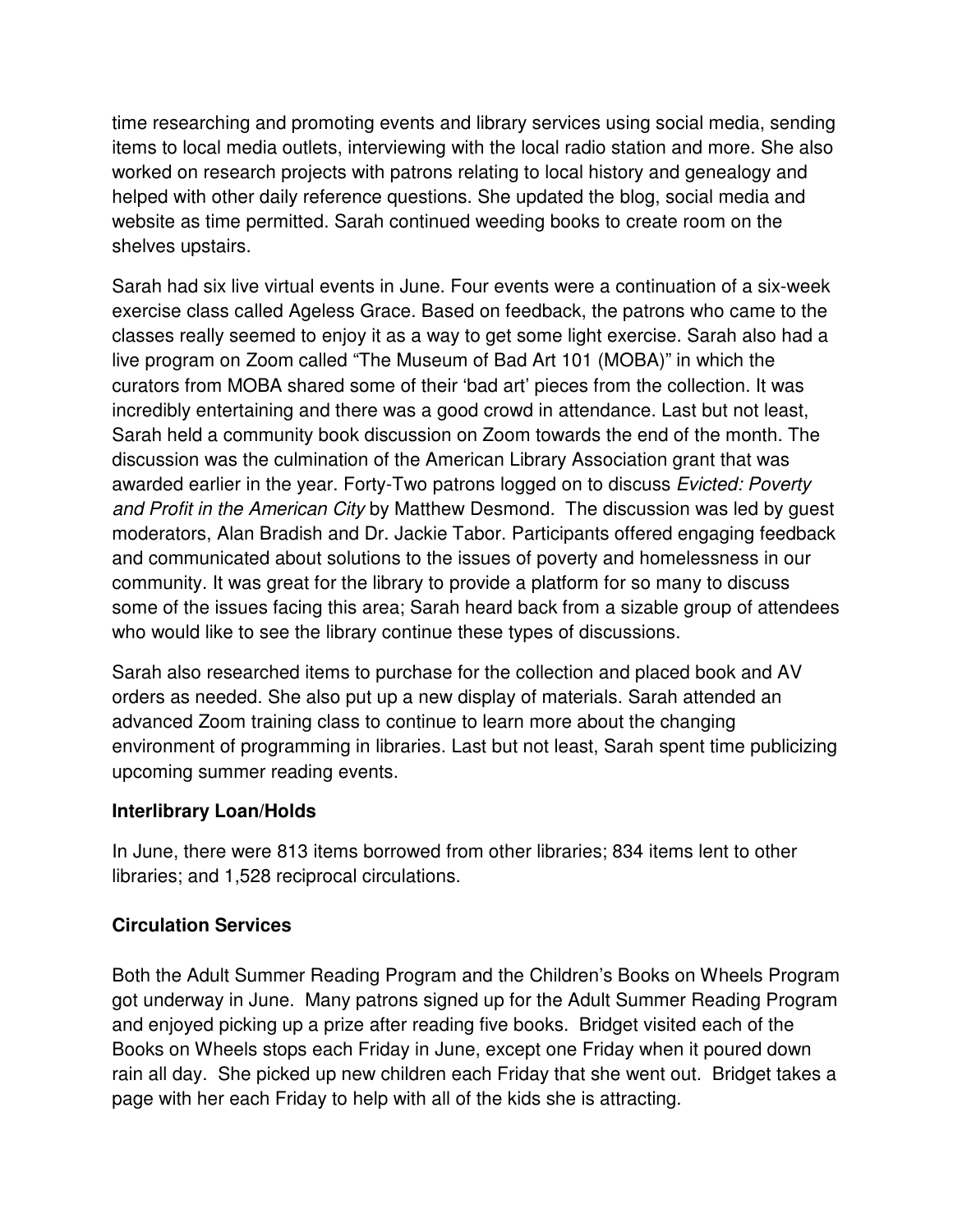The library continued to provide amazing service to every patron that walked in the door during the month of June. The Circulation Staff was very busy helping people on the computers and microfilm. Diane Hequet was very busy cleaning disks, fixing books and helping patrons. Andy Mitchell was busy helping patrons and pulling books for patrons with health issues.

Bridget pulled books from the 'new' shelf that were no longer new and changed their locations in the catalog. She also worked on the library's Pinterest account and kept the Pinterest pages up to date. Bridget kept track of the ISD and ISVI books to see if they were turned in at the student's home libraries. Bridget mailed out overdue notices every day, comparing the information with the patron's accounts to make sure the items had not been turned in yet. She continued to work on weeding books to make room for all the new books that have been switched over. Bridget also continued to put mark the reader labels in all the books so patrons can initial to keep track of what they have read. Bridget also removed and updated patron emails based on reports sent by RSA.

## **Extension Services**

In June, Heidi attended the Morgan/Scott/Greene Interagency Meeting of social service organizations. Many of the agencies explained their plans for re-opening as the Covid regulations begin to relax. Heidi shared information about the Jacksonville Public Library's summer reading programs, the Books on Wheels Program and the communitywide discussion of the book "Evicted."

Outreach services continued at each of the locations Heidi delivers to, with Cedarhurst being the only one to let her in the facility at this point. She continued to receive new requests for individual homebound delivery services. In addition, many email requests to prepare packages of books for pick-up at the library were fulfilled. Many new books were added to the large print collection in June for summer reading enjoyment.

# **Youth Services**

June was a busy, but fun, time in Youth Services. Everything felt like the pre-Covid normal. We saw more families coming to events as June progressed and expect July to be a busy month as well.

The library kicked off the Children's Summer Reading Program on June 8 with a very entertaining juggler. All of the entertainers are in-person this summer and, for the most part, have performed outside in the green space. In-person movies have been popular this summer as well. Story Time has been in-person and Cindy has picked up many new families. Cindy also posts videos of Story Time. Crafts have been "pick up" and available all week, so if a family only comes to the library once a week, they can pick up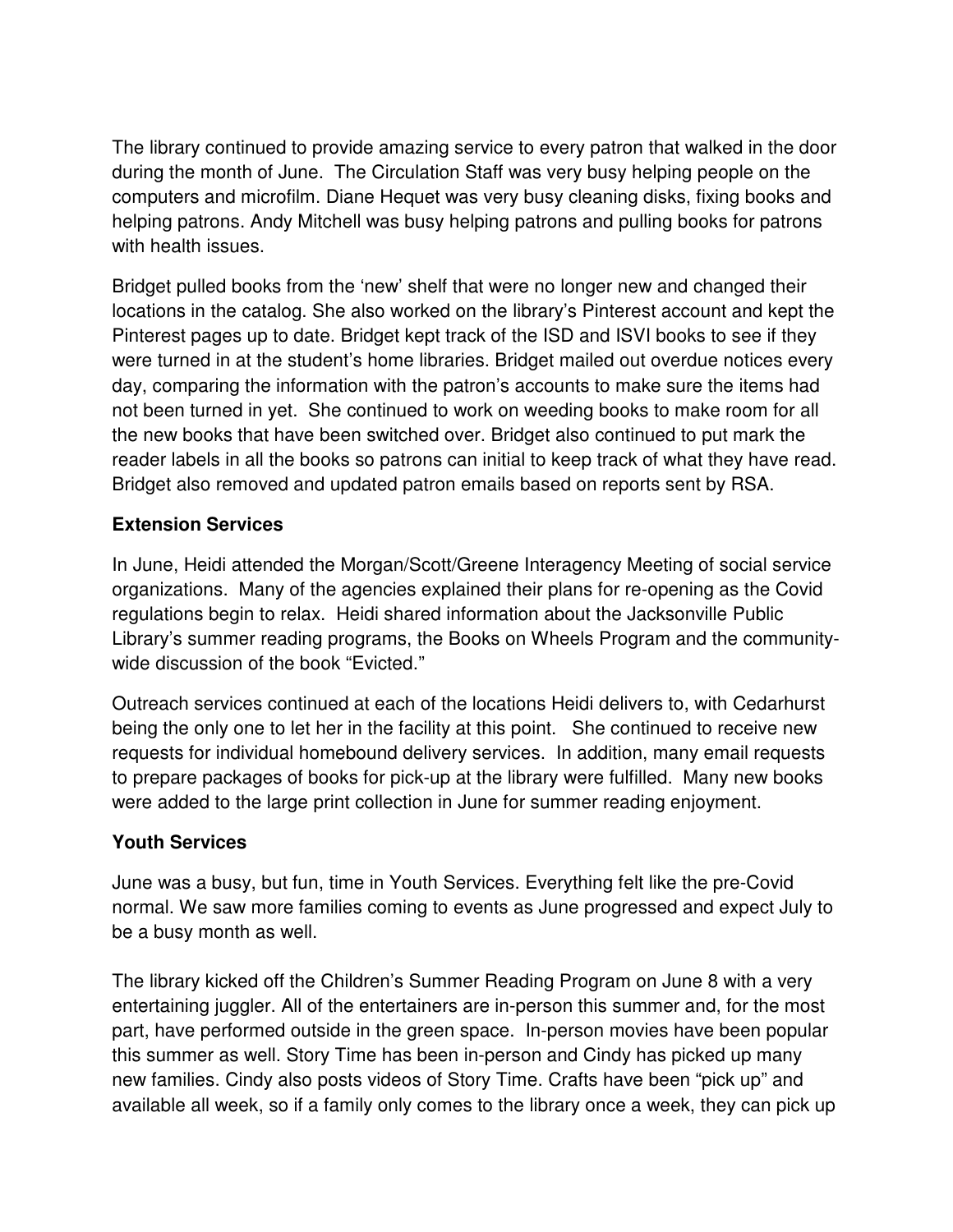the craft at that time. Cindy has posted videos on-line of how to make the crafts as well. Lap Sit, Lego Club and the play area all came back in June and the kids are very happy. All STEAM sessions have been videos posted on-line.

The number of kids registered for the Summer Reading Program is a bit lower than pre-Covid, but that was to be expected. So far, a little over 100 have registered, when we usually have about 250 in a regular summer. The families taking part and doing the reading log are all doing a great job and enjoying the program.

### **Technical Services**

In Lauren's absence due to maternity leave, Linda covered for her nicely and things continued to run very smoothly in Technical Services. Lauren returned to work on June 28.

## **COMMITTEE REPORTS**

### **Automation/Technology**

None

## **Building and Grounds**

Ashmore reported that the Courtyard Renovation Project has not begun due to Covid-19 related stone production and shipping delays.

### **Finance**

None

### **Personnel**

Ashmore reported that Youth Services Librarian Cindy Boehlke had resigned to take the Library Director's position at the Prairie Skies Public Library District. Cindy will be sorely missed, but the search is underway for the best new hire possible.

# **Public Relations**

None

# **FRIENDS OF THE LIBRARY**

None

**RAILS/RSA**